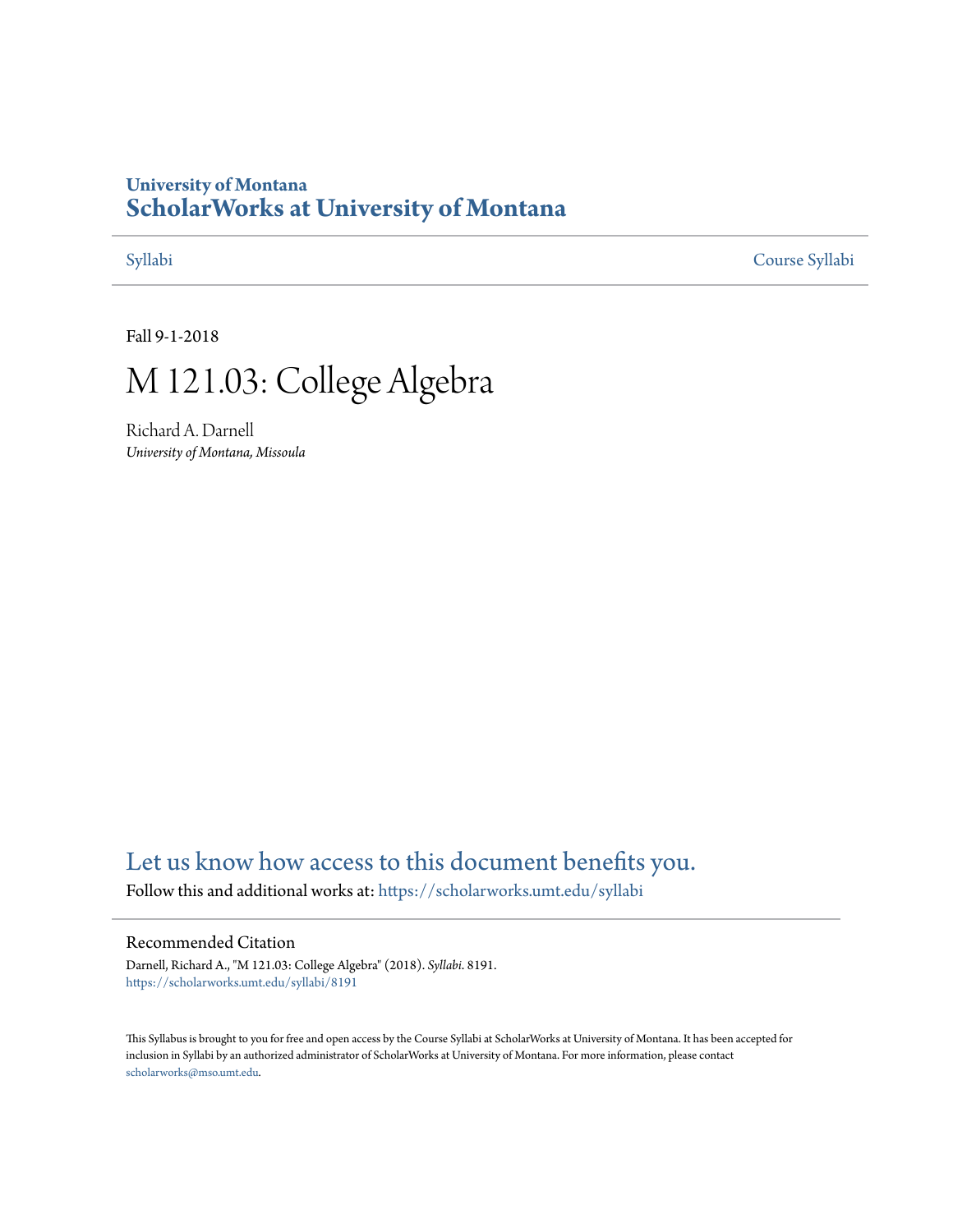| <b>Section   MWF</b> | <b>Room</b>    | <b>Instructor (Click for email)</b> | <b>Office</b>   |
|----------------------|----------------|-------------------------------------|-----------------|
|                      | 11 am   LA 106 | <b>Rick Darnell</b>                 | <b>MATH 002</b> |

Walk-in Tutoring Centers: Math Learning Center (MLC) and Math@UC [\(click for location/hours\)](http://cas.umt.edu/math/undergraduate/all-students/free-tutoring.php).

**Office Hours:** Mo: 2-4 pm; Wed: 2-3 pm; Th 9 am -12 pm; or by appointment

**Course Coordinator:** Dr. Souza: Room MA 104, 243-2166, [Email:](mailto:%20Regina.Souza@umontana.edu) Regina.Souza@umontana.edu **Office Hours for Dr. Souza:** Mo, Wed: 2-2:50pm; Tue: 4-4:50pm, Th: 10-10:50am, or by appointment.

#### **Text book:**

*Precalculus: An investigation of functions (copies posted on Moodle). Check the [Open Textbook Store](http://www.opentextbookstore.com/precalc/) for* electronic versions and solutions manuals, or  $Lulu$  for a printed copy (\$8 plus shipping and handling)

#### **Graphing Calculator**

A graphing calculator is required. Class demos will be given with a TI-83 or TI-84.

#### **Course Description**

The central theme of College Algebra is functions as models of change. This course fulfills the prerequisites for M 122 (College Trigonometry) and for M 162 (Applied Calculus). Offered autumn and spring. Prereq., M 095 or ALEKS placement >= 4. Intended to strengthen algebra skills. The study of functions and their inverses; polynomial, rational, exponential, and logarithmic functions. Credit not allowed for both M 121, and M 151.

This section will work on a "flipped classroom" model, meaning that I will assign readings and videos for you to read and watch BEFORE class, followed by activities and instruction during class time where you will be working with your peers on the material individually, and in small groups.

#### **Learning Outcomes**

Upon completion of this course, a student will be able to:

- Demonstrate conceptual understanding of functions and solve problems using four different points of view: geometric (graphs), numeric (tables), symbolic (formulas), and written (verbal descriptions and interpretations).
- Be flexible and have the ability to choose between these points of view when solving problems such as evaluating functions; solving equations; identifying where a function is increasing, decreasing, positive, or negative; finding domain and range, intercepts, slope, vertex, concavity, symmetries, end-behavior, and asymptotes.
- Create graphs when given a formula; write a formula when given a graph.
- Build new functions from existing ones: using transformations, composition, and the algebra of functions. Identify when a function has an inverse, identify domain and range, and compute a formula for the inverse, when possible.
- Describe real world situations using linear, quadratic, piecewise, polynomial, power, rational, exponential and logarithmic functions, and interpret functions and their parameters in real word contexts.

**General Education Learning Outcome:** Upon completion of the mathematical literacy requirement, a student will be able to apply effectively mathematical or statistical reasoning to a variety of applied or theoretical problems.

### **Course Content**

1. *- Graphs, Functions, Applications* (Function Notation, Linear Functions, Equations of Lines, Applications, Solving Linear Inequalities, Increasing, Decreasing, and Piecewise Functions, Algebra of Functions, Composition of Functions, Symmetry and Transformations; Quadratic Functions)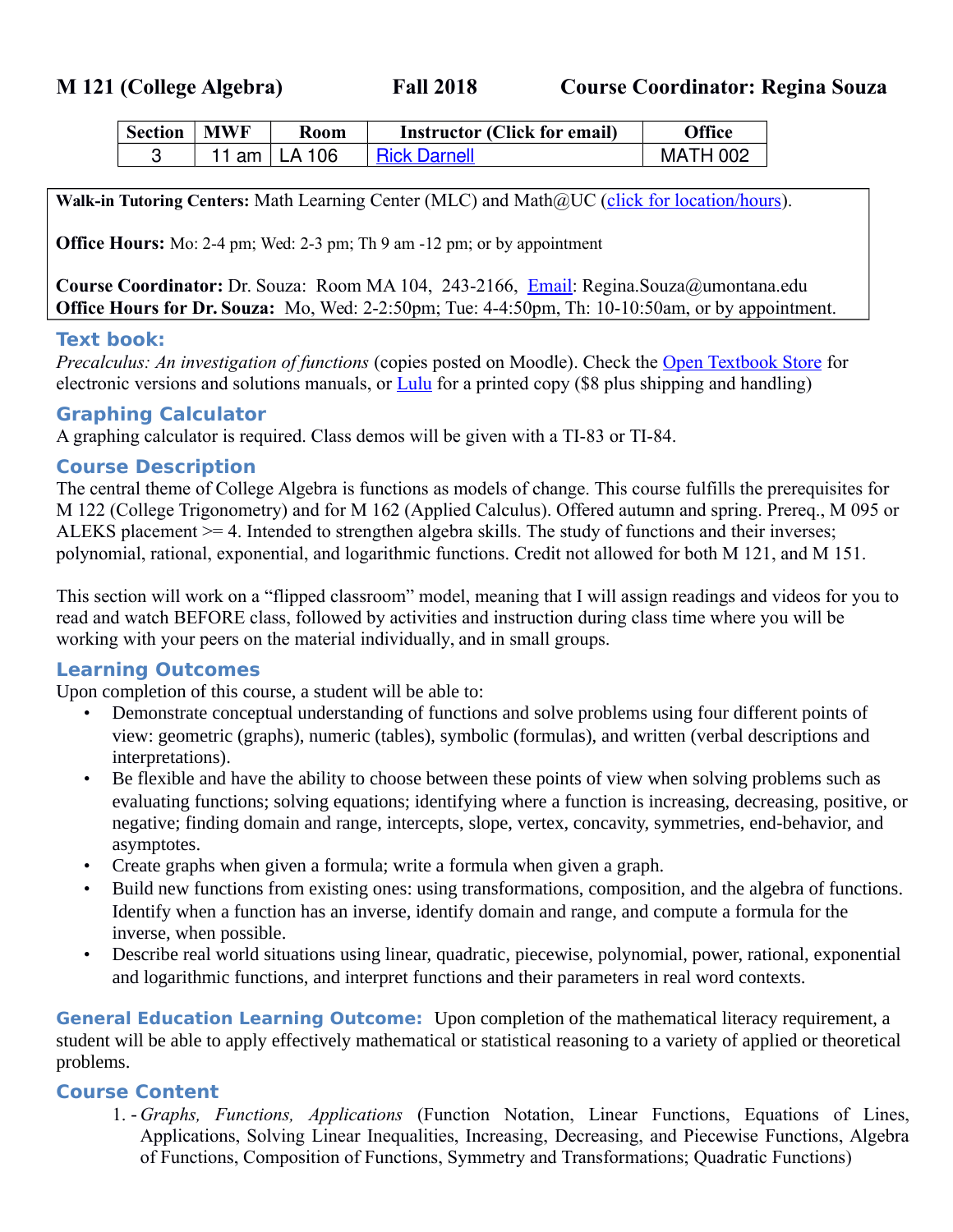- 2.  *Exponential and Logarithmic Functions* (Inverse Functions, Exponential and Logarithmic Functions and their Graphs, Exponential and Logarithmic Equations, Applications)
- 3. Polynomial and Rational Functions (Short-run Behavior, Graphs, Comparing Power, Exponential and Logarithmic Functions, Fitting Exponentials and Polynomials to Data, Applications.)

## **Grading Policies**

 Your course grade will be based on 3 midterm exams, a common final exam and other activities. A tentative schedule was distributed in class, is available on Moodle or in the course webpages.

| <b>Assignments</b>                                                       | <b>Points and Percentages</b> |  |  |  |
|--------------------------------------------------------------------------|-------------------------------|--|--|--|
| Three midterm exams (100 points each; schedule TBA)                      | 300 points $(50\%)$           |  |  |  |
| Other activities (homework, WeBWorK, quizzes, in-class activities, etc.) | 150 points $(25%)$            |  |  |  |
| Cumulative Final Exam (all sections Tuesday, Dec 11, 5:30-7:30 pm)       | 150 points $(25%)$            |  |  |  |

Grading scale:

| $\geq 93\%$ | $\geq 90\%$<br>$\leq$ .  | $87\%$<br>$\leq$ 0 / | –   | $80\%$<br>$\epsilon$ | _   | $70\%$ .<br>$\leq$ | _   | 62%<br>$\leq$ | _   | 55%<br>⋍ | $<$ 55% $\mid$ |
|-------------|--------------------------|----------------------|-----|----------------------|-----|--------------------|-----|---------------|-----|----------|----------------|
|             |                          |                      | 83% |                      | 75% |                    | 65% |               | 58% |          |                |
| ∡ ⊾         | $\overline{\phantom{0}}$ | $\mathbf{Q}_{+}$     | ∸   | $B -$                |     |                    |     | $D+$          |     | --       |                |

M121 must be completed **with a C- or better** to fulfill the math literacy requirement. Taking M121 with the Credit/NoCredit option will not fulfill prerequisite requirements either.

# **Some Strategies to Complete This Course Successfully**

- Check you have the prerequisites: you need an Aleks placement level 4,  $M02 \ge 12$  or consent of instructor.
- **Regular attendance:** give support to and get support from your classmates and instructor during class.
- **Read the textbook both before and after the topics are covered in class:** read the authors' introductory remarks to get a feel for the material, take the reading assessment if your instructor provides one, or use the ``Check Your Understanding" problems at the end of each chapter. Redo examples on your own and then compare your solution with the authors' approach. Read the ``Summary'' or create your own summary before you start your homework.
- **"Do math":** One of the best ways to learn mathematics is to do mathematics. Each class will have both written homework and online [WebWorK](https://lennes.math.umt.edu/webwork2/121-CollegeAlgebra/) assignments. Expect at least 2 hours of work outside class every day.
- **Get some one-to-one interaction:** take advantage of your instructor's regular office hours (also available by appointment), meet with tutors or with your classmates at the [Math Learning Center](http://cas.umt.edu/math/undergraduate/all-students/free-tutoring.php) (in the Math building, Room Math 011) or  $\text{Math@UC}$ , create a study group or find a study partner. For some of us this is the most effective (and most fun) way to learn math.
- [Use course webpages](http://cas.umt.edu/math/courses/with-webpages/M121.php) or login to the [Moodle supplement](https://umonline.umt.edu/) for more information.

# **Some General University Policies**

- travel, family emergency, etc.) Please make arrangements as soon as you know you will miss an exam. • Make-ups: Exam make-ups will be given only under special circumstances (illness, UM-sponsored Early finals (Monday, December 10 or earlier on Tuesday, December 11) will be given only under exceptional circumstances; and need the approval of the course coordinator.
- **Disabilities:** Students with disabilities are welcome to discuss accommodations with me. More information can be found at the website of the [Disabilities Services for Students \(DSS\)](http://www.umt.edu/dss/)  (http://www.umt.edu/dss/). Disability Services now requires one week's notice for scheduling exams.